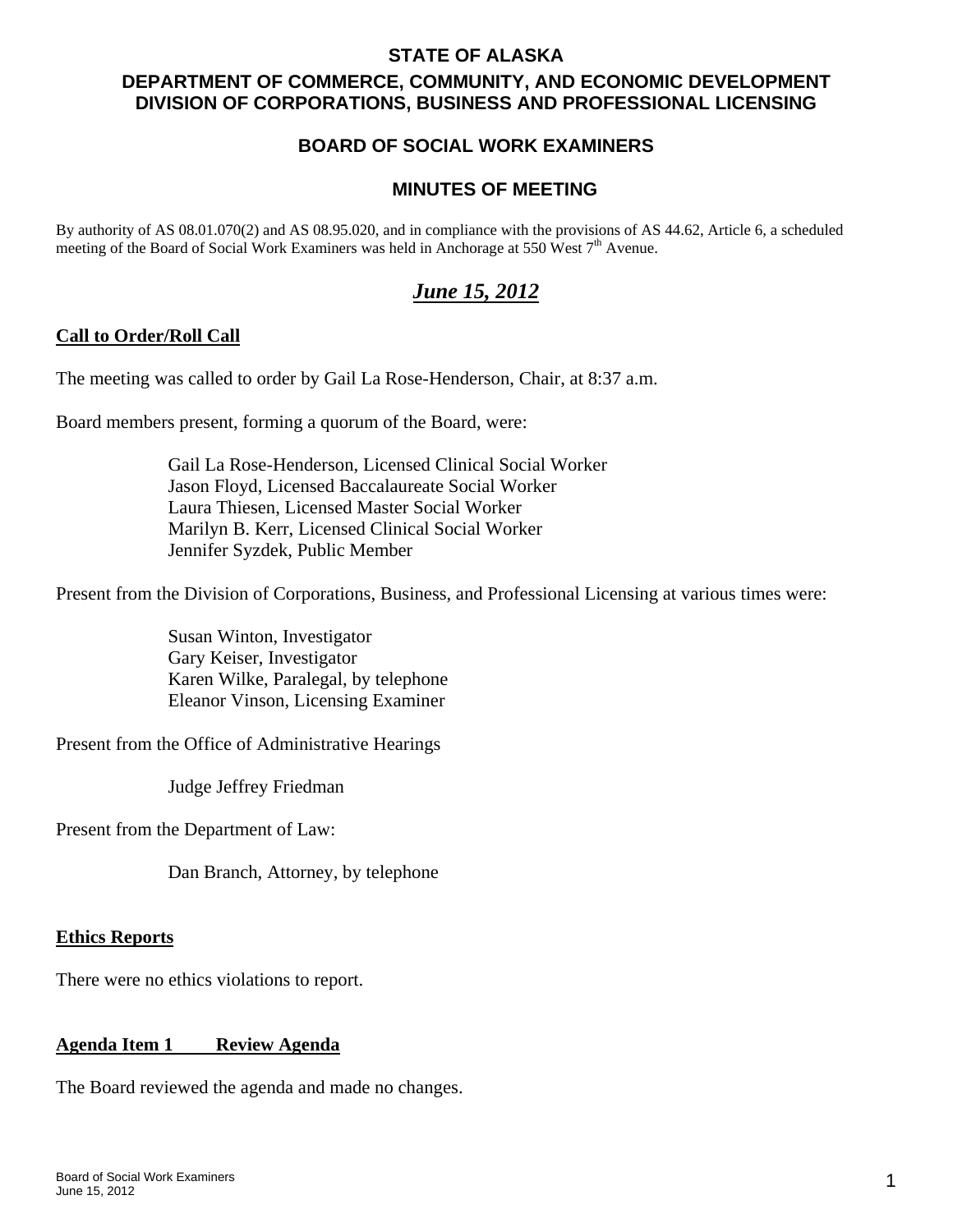### **Agenda Item 2 Review Meeting Minutes**

The Board reviewed the minutes from the February 24, 2012, meeting.

### **On a motion duly made by Jason Floyd, seconded by Laura Thiesen, and passed unanimously, it was**

 **RESOLVED that the Board accept the February 24, 2012 meeting minutes as amended.** 

#### **Agenda Item 3 Investigator's Report**

Investigator Gary Keiser gave his Board report. He has three open complaints at this time. There were five new complaints/investigations since the last meeting. Persons on probation are up to date and current on their requirements.

Investigator Susan Winton previously introduced a new tool that had been adopted by the Medical Board, and it was believed that it would be useful to the Board of Social Work Examiners. It is the Civil Imposition of a Civil Fine Without Censure. It is between an advisement letter and a memorandum of agreement. It is not retroactive and not for technical violations related to patient care. The Board had requested more time to review it and Investigator Winton returned to this meeting with the information.

A Civil Imposition of a Civil Fine Without Censure is a tool to provide a different level of enforcement for non-serious offenses. It is seen as something to be used mostly for first time administrative errors. The final decision regarding an offense/fine will be the Board's.

#### **On a motion duly made by Jason Floyd, seconded by Laura Thiesen, and passed unanimously, it was**

#### **RESOLVED that the Board adopt an Imposition of Civil Fine. This action is not retroactive, and only applies in cases not related to the delivery of client care.**

The Board does not want to categorize the fine amounts, but will decide on a case by case basis.

#### **Agenda Item 4 Paralegal Report**

Paralegal Karen Wilke spoke with the Board by telephone. She presented the Board with information regarding a consent agreement, Decision and Order.

#### **On a motion duly made by Laura Thiesen, seconded by Jason Floyd, and passed unanimously, it was**

 **RESOLVED that the Board go into Executive Session with staff under authority of AS 44.62.310 in order to discuss case number 2012-000509.** 

Into Executive Session 9:30 am Out of Executive Session 9:40 am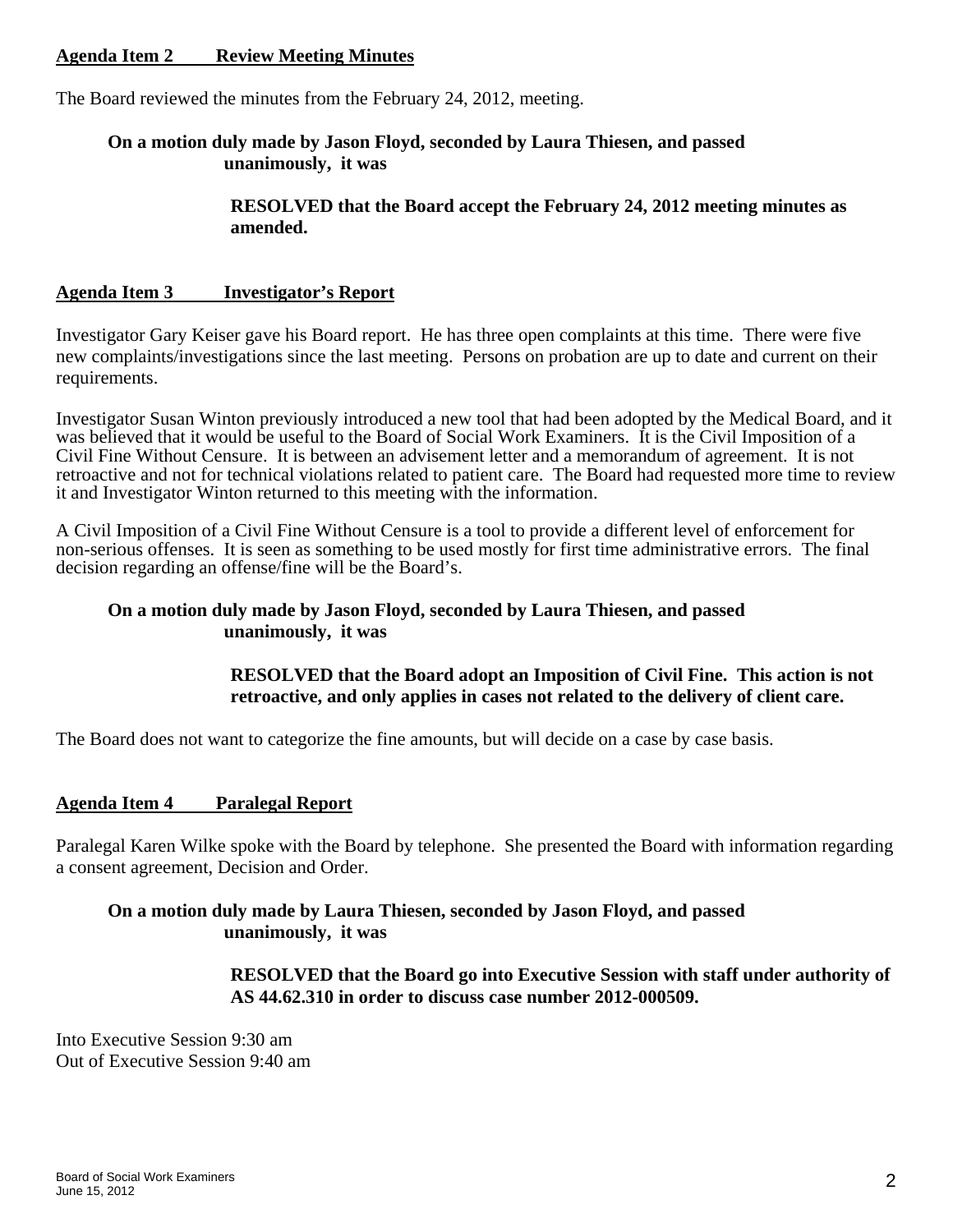### **On a motion duly made by Jason Floyd, seconded by Jennifer Syzdek, and passed unanimously, it was**

### **RESOLVED that the Board accept the Consent Agreement in case number 2012- 000509.**

Chair La Rose-Henderson signed the Consent Agreement, Decision, and Order for case number 2012-000509.

### **Agenda Item 5 Board Elections**

The Board held elections for Board Chair and Vice-Chair.

Marilyn Kerr nominated Jason Floyd for the Board Chair position. Jason Floyd nominated Laura Thiesen for the Board Vice-Chair position. There were no other nominations. The Board voted and elected them unanimously, with Jason Floyd abstaining from voting in the election of the Chair position and Laura Thiesen abstaining from voting in the election of the Vice-Chair position.

### **Agenda Item 6 Applications/Reinstatements/CEU Audits**

### **On a motion duly made by Laura Thiesen, seconded by Jason Floyd, and passed unanimously, it was**

 **RESOLVED that the Board go into Executive Session with staff under authority of AS 44.62.310 in order to discuss an application.** 

Into Executive Session 9:45 am Out of Executive Session 10:40 am

### **On a motion duly made by Jason Floyd , seconded by Laura Thiesen, and passed unanimously, it was**

 **RESOLVED that the Board go into Executive Session with staff under authority of AS 44.62.310 in order to telephone an applicant.** 

Into Executive Session 2:10 pm Out of Executive Session 2:20 pm

The Board reviewed 25 license applications, 2 requests for exam time extension, 2 requests for alternate supervision and 18 Continuing Education Providers' Approval applications during this meeting. The Board voted by mail to accept the following:

### *CLINICAL SOCIAL WORKER BY EXAMINATION*

Board of Social Work Examiners June 15, 2012 3 BEAUCHAMP, LANE BIGLEY, DANIEL GUDMUNDSSON, FRIDRIK HAAS, SHANA MCGLONE, MAUREEN SORENSON, SHANNON THIESEN, LAURA WHITE, TRACEY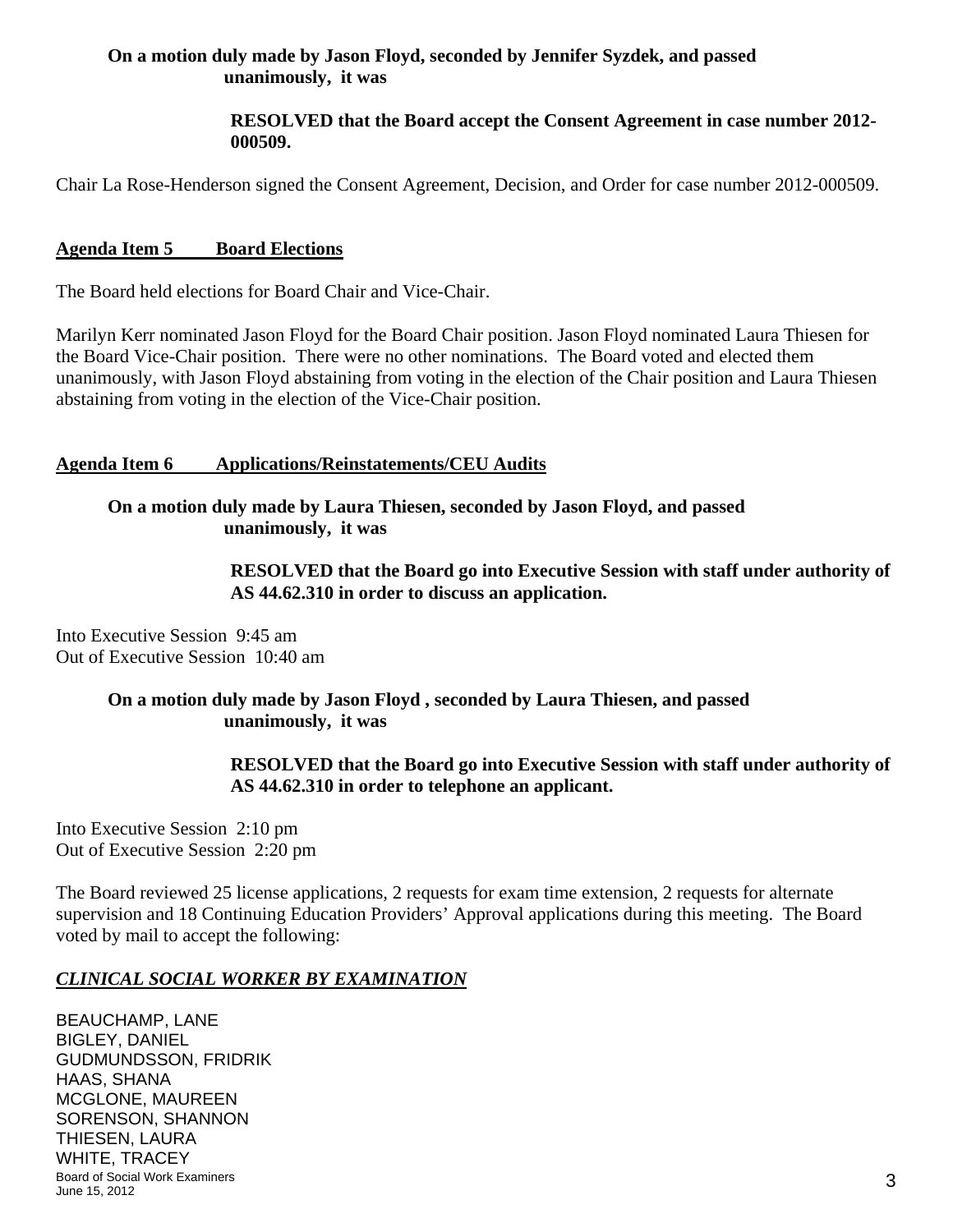# *CLINICAL SOCIAL WORKER BY EXAMINATION*

THIESEN, LAURA (Board vote with Board Member Thiesen abstaining)

# *CLINICAL SOCIAL WORKER BY CREDENTIALS*

### MCCARVILLE, THERI

## *MASTER SOCIAL WORKER BY EXAMINATION*

BINGLEY, MUTALE BLAIR, MELISSA CAMPBELL, JACQUELING GROVES, CARLA HEFFLE, ROBERT HUNTE, DUANE KELLY, KAREN MERRIFIELD, KEITH OTT, MARIEL

### *MASTER SOCIAL WORKER BY CREDENTIALS*

### SCHWEIZER, SARAH

### *BACCALAUREATE SOCIAL WORKER BY EXAMINATION*

BARNETT, MEGHAN FILLINGIM, CHELSEA MCGINTY, JOLENE WILSON, TAMARA

### *REINSTATEMENT*

COOK, JOHN

### *EXTENSION OF EXAM TIME*

FRYER, VICTORIA MACK, MARILYN

### *ALTERNATE SUPERVISION*

HUFFMAN, PAMELA WATKINS, DE-AN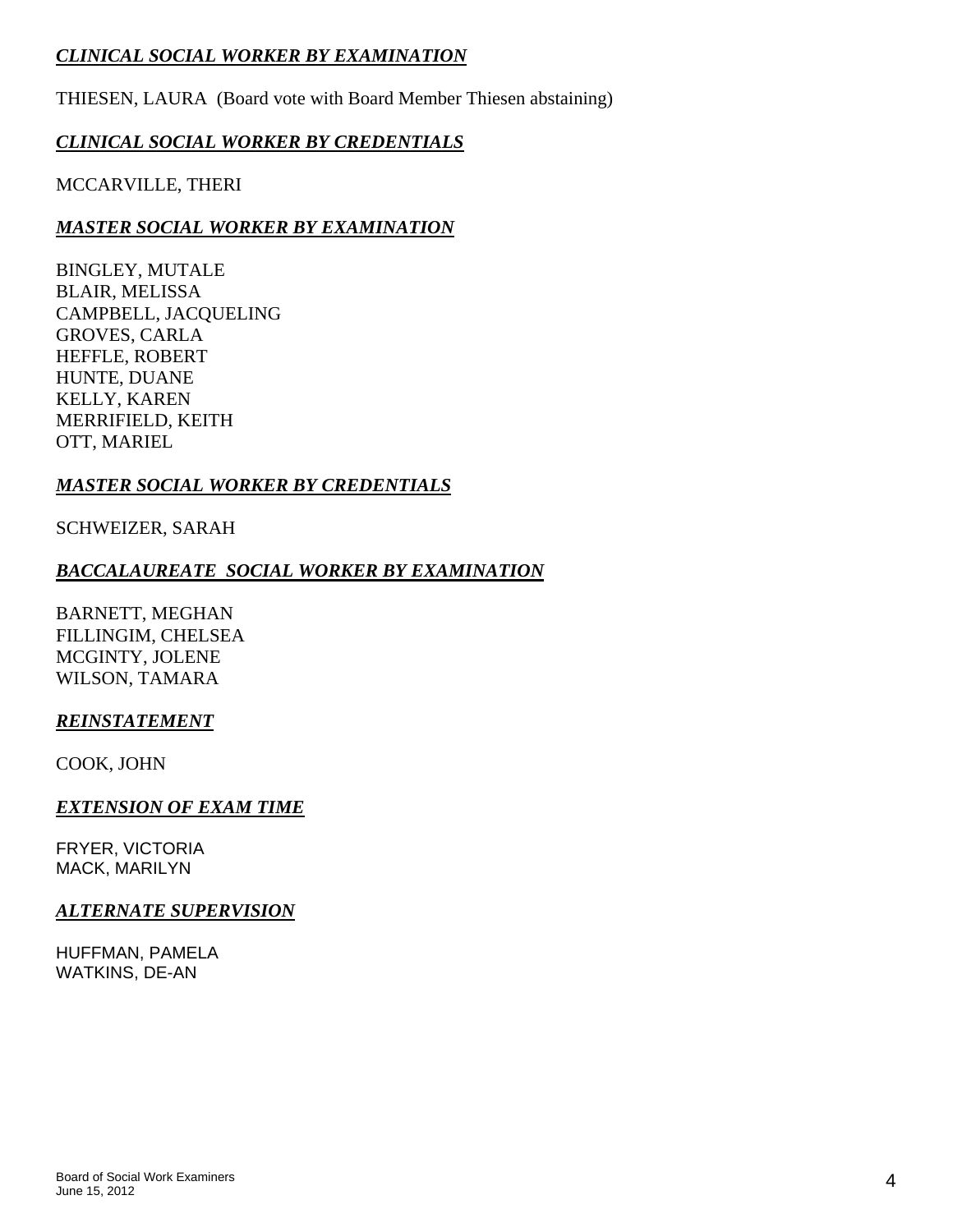### **CONTINUING EDUCATION PROVIDER'S APPROVAL**

### ALASKA CASA PROGAM-OFFICE OF PUBLIC ADVOCACY

Celebrating 25 Years of CASA in Alaska

#### STATE OF ALASKA/OFFICE OF CHILDRENS SERVICE

Early Childhood Mental Health Institute

### UAF/UAA ALASKA RURAL BEHAVIORAL HEALTH TRAINING ACADEMY

Clinical Supervision Capstone

#### CO-OCCURRING DISORDERS INSTITUTE – CODI

Addictive Behaviors - 8 CEUs – substance abuse specific

Ethics - 6 CEUs – substance abuse specific

Introduction to Counseling - 12 CEUs – substance abuse specific

Documentation - 12 CEUs – substance abuse specific

Intro to Co-Occurring Disorders - 8 CEUs – substance abuse specific

Ethics-The Boundary Dilemma - 6 CEUs – substance abuse specific

ASAM Practice - 12 CEUs – substance abuse specific

#### RURAL PROVIDERS' CONFERENCE

Talking Circle & Traditional Healing Methods for Rural Health Providers

Increasing Youth Resiliency: A Strategy to Prevent Substance Use & Suicide

Store Outside Your Door: The Importance of Nutrition in Recovery

Gendered Lives: Impact of Gender on Recovery

What's Your Green Dot?

Heart of a Grizzly

Planning While Aging in Rural Alaska

BBNA Family Services Department Focus

#### **Agenda Item 7 Public Comment**

There was no public comment.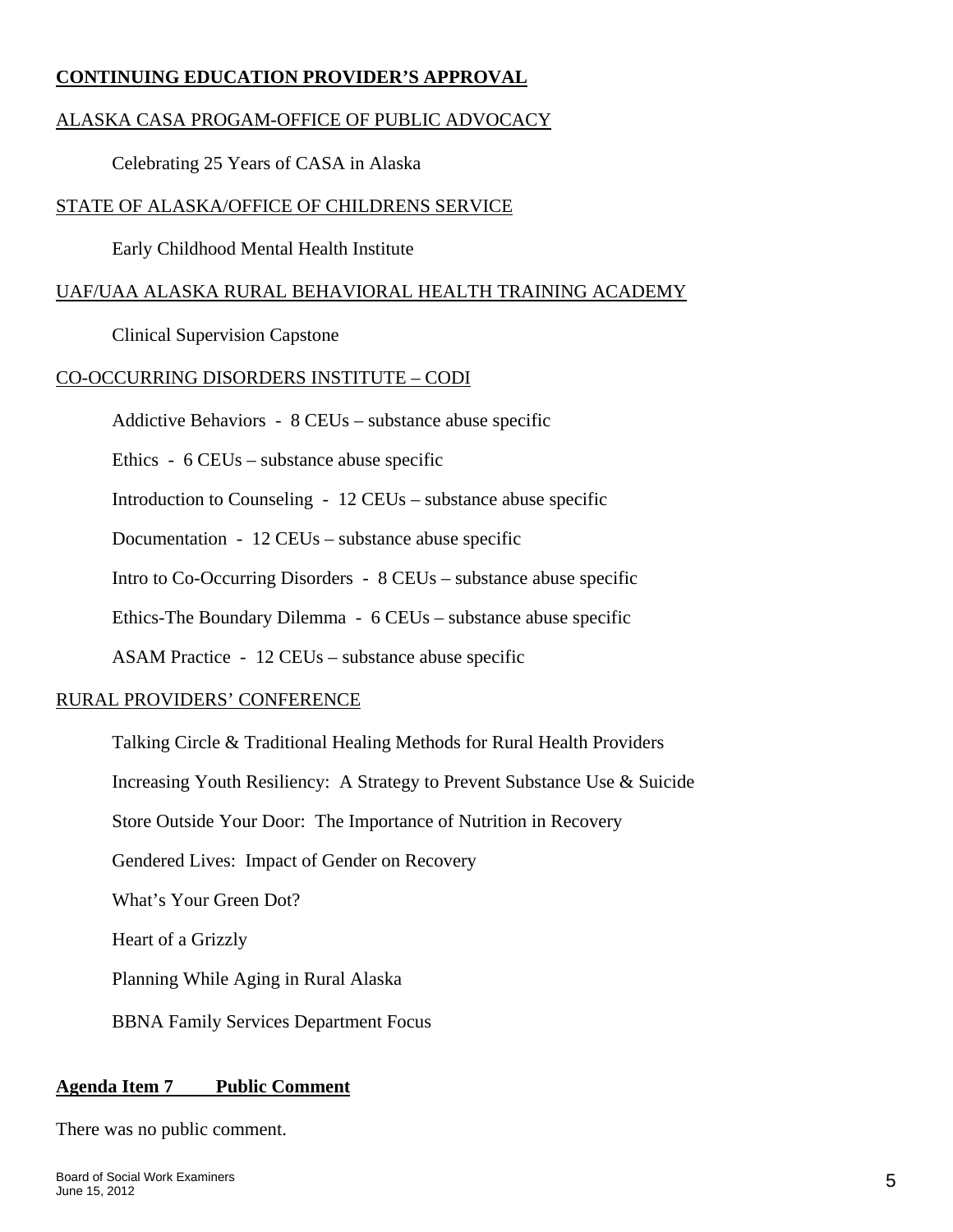### **Agenda Item 8 New Business**

#### A. On-line board packets

The Department would like boards to begin receiving their packets by logging into the state website. The Board consensus was that they wish to continue to have their board packets mailed. The other way would make it a personal cost for printing, etc.

#### B. Substance abuse hours/addictions

There was a question as to what can be used as "substance abuse education". The Board consensus is that eating disorders are considered "general", not substance abuse. Substance abuse shall remain as traditionally defined: It is drug and alcohol abuse disorders.

Addiction regulations will be discussed at the next meeting.

#### C. Renewals

Not all licensees are receiving their renewal information packets. It was sent out from the Division, but was not received by all it was sent to. The Board would like a post card sent out to remind licensees that it is time to renew.

The Board Liaison will ask AKASWB to send out an email reminding their members that it is a renewal year.

#### **Agenda Item 9 Office of Administrative Hearings**

Administrative Law Judge Jeffrey Friedman met with the Board of Social Work Examiners. The Administrative Law Judge had proposed a decision regarding case number OAH No. 11-0203-CSW for the Board to consider. The decision was ready for final action by the Board.

#### **On a motion duly made by Laura Thiesen, seconded by Jason Floyd, and passed unanimously, it was**

 **RESOLVED that the Board go into Executive Session without staff under authority of AS 44.62.310 in order to discuss OAH case number 11-0203-CSW.** 

Into Executive Session 1:52 pm Out of Executive Session 2:08 pm

### **On a motion duly made by Jason Floyd, seconded by Laura Thiesen, and passed unanimously, it was**

 **RESOLVED that the Board adopt the Administrative Court Judge's decision in case number OAH 11-0203-CSW as proposed.** 

The Board Chair signed the adoption on record.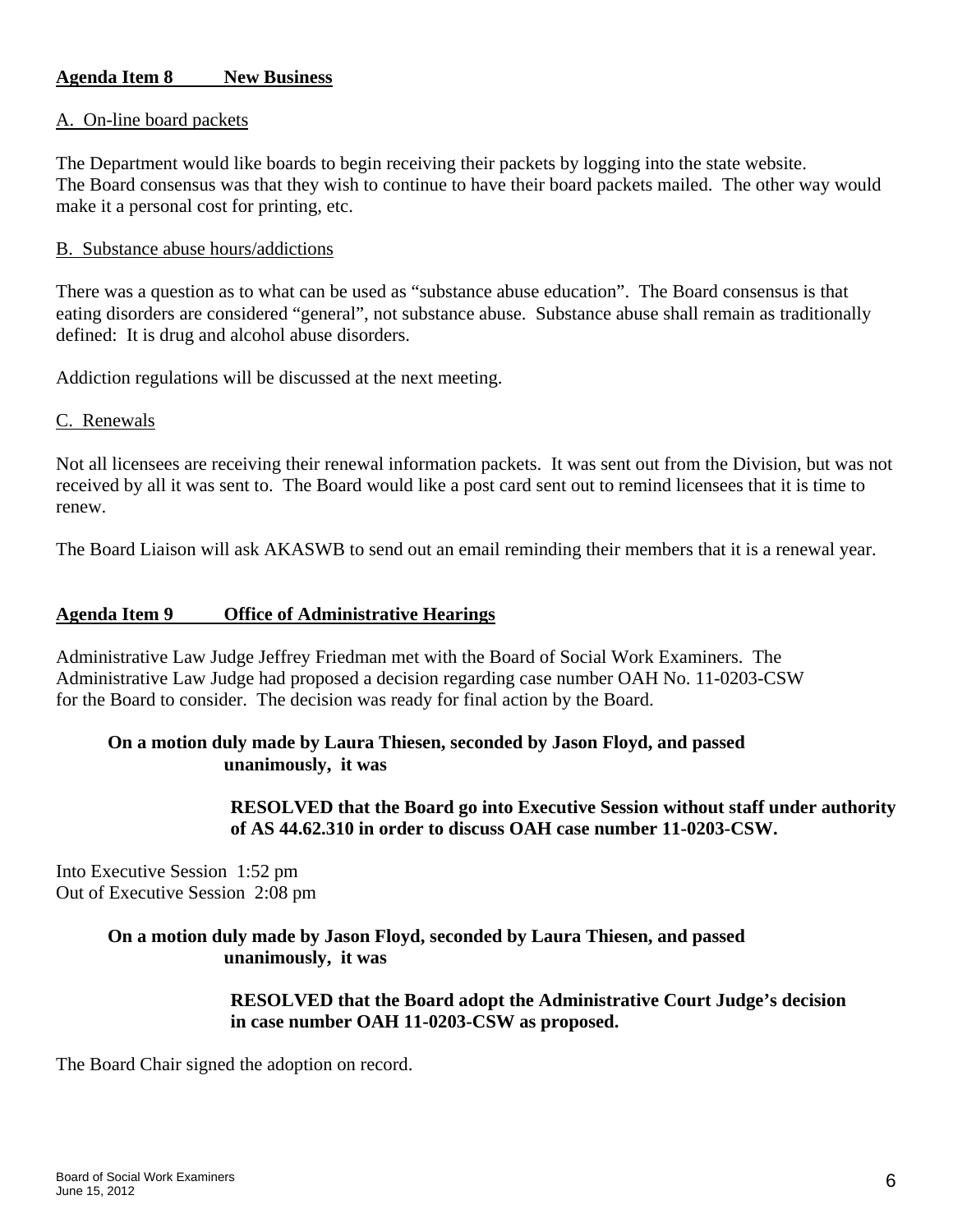### **Agenda Item 10 Old Business**

#### A. Code of Ethics

The Board had discussed the NASW's code of ethics in regulations. It was also noted that the apirational nature in the code makes it difficult to use in disciplinary areas.

There was discussion and it was noted that "standards of practice' is in the regulations (1998-2001). Does the board need to update it? Do they want to update regulations with the 2008 ethics code?

Each member needs to review the code of ethics in our regulations. Marilyn will compare the current code of ethics with the one in regulations.

Jason will see if there are major changes or modifications in the new ASWB standards of practice. He will contact ASWB regarding this.

**12 AAC 18.150. SOCIAL WORKER CODE OF ETHICS.** A social worker licensed in this state shall adhere to the code of ethics adopted by the Board of Social Work Examiners under this section. The board hereby adopts the *Code of Ethics of the National Association of Social Workers, Inc., 1999 edition, as the code of ethics for social* workers licensed in this state.

**12 AAC 18.160. STANDARDS OF PRACTICE.** A social worker licensed in this state shall adhere to the standards of practice adopted by the Board of Social Work Examiners under this section. The board hereby adopts the *"Standards of Practice/Code of Conduct"*, Parts 1 – 10 of the Model Social Work Practice Act, Model Law Task Force 1996-1997 with amendments, 1998-2001 published by the Association of Social Work Boards, as the standards of practice for social workers licensed in this state.

### **On a motion duly made by Jason Floyd, seconded by Laura Thiesen, and passed unanimously, it was**

### **RESOLVED that the Board table 10.A Code of Ethics until the September meeting.**

#### B. Legal Opinion/Military Reporting

The Board was asked if military members that are Alaska state licensed social workers have to report any suspected child abuse directly to the OCS, or does the federal policy trump the state policy in that the military members only have to report to the designated government agency.

It was further asked if military members who are licensed in various other states and are stationed in Alaska have to report directly to Alaska Office of Children's Services (OCS) also? (Note: Military members are not required to become licensed in Alaska if working only on military bases.)

Alaska Department of Law Attorney Dan Branch addressed the Board regarding this matter. There would have to be a written request for a formal legal opinion, but AAG Branch could give some information.

This information included the fact that the Federal law requires that child abuse be reported by social workers working on federal land to the U. S. Attorney General. The USAG wrote a regulation regarding this, but it does not specify exactly who a social worker must report to (whether federal or state or local).

There was discussion regarding federal laws, state regulations, and what responsibility the Alaska Board of Social Work Examiners has regarding this question. Though the Board has the authority through state statute to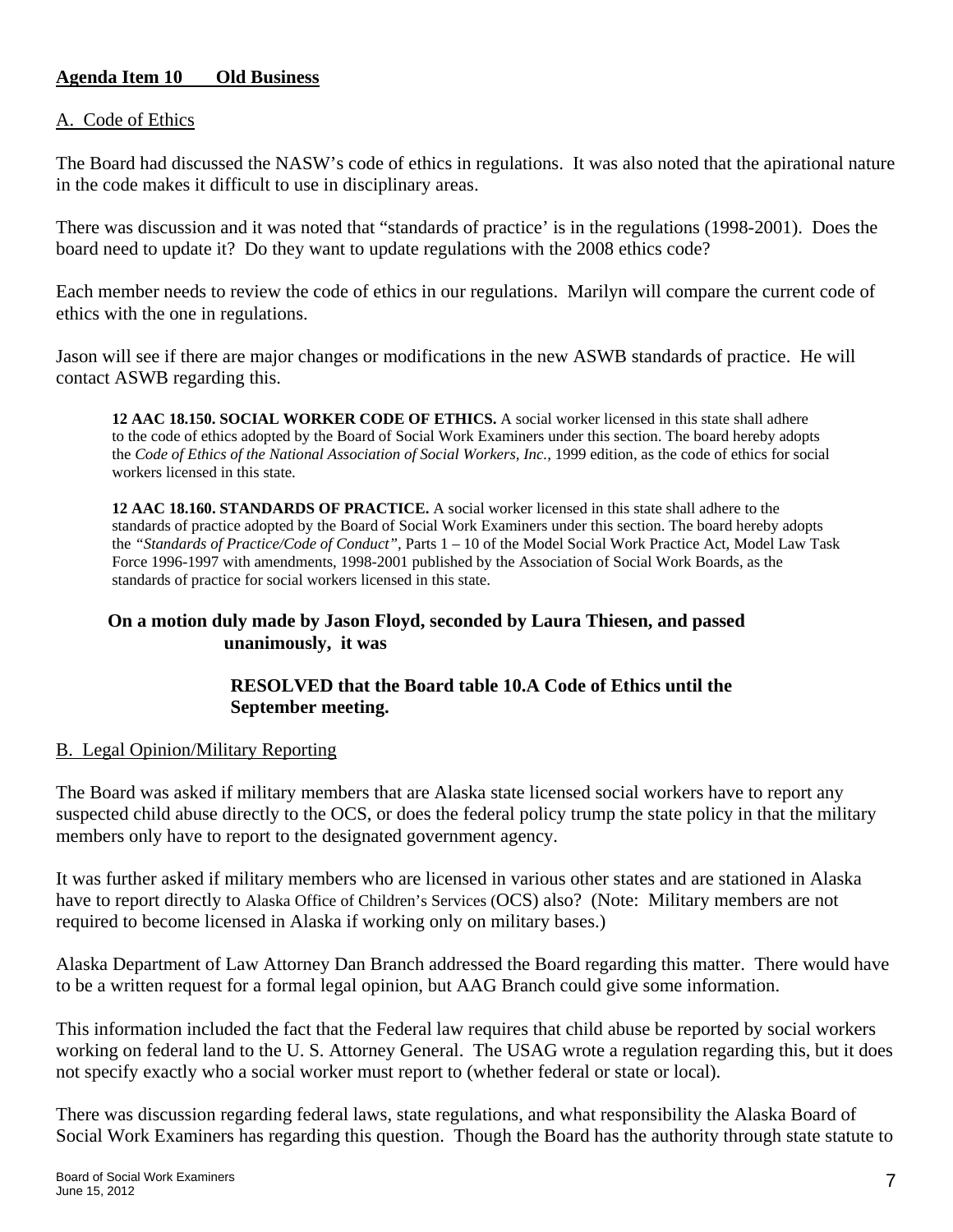enforce the reporting requirement because they have the authority to discipline licensees, the Board does not have much of a role or an obligation to clarify this. It is up to the AG's Office.

The Board does not wish to have a formal Attorney General's Opinion on this question. It is not the Board's role to request this. It is not a problem at this time.

At the end of the discussion, the Board consensus was that the Alaska licensed social worker working on Federal land, must report to the Alaska Office of Children's Services (OCS), as required in Alaska's statutes, in addition to any other Federal designated government agency as mandated by the Federal Attorney General. The Alaska licensed social worker must report to both.

The Board also recommends that social workers licensed in another state, working on a military base in Alaska, should also report to the Alaska Office of Children's Services (OCS), in addition to the agency designated by the Federal Attorney General.

#### **Sec. 08.95.900. Confidentiality of communication…..**

(b) Notwithstanding (a) of this section, a licensed social worker shall report incidents of child abuse or neglect as required by AS 47.17.020 and incidents of harm to vulnerable adults as required by AS 47.24.010.

#### C. End of Year Report-Narrative

The Chair will write a narrative for the end of the year Division report.

### **Agenda Item 11 Correspondence**

### A. ASWB Pass Rates

The Association of Social Work Boards sent the examination pass rates. For Alaska, there were 30 individuals that took the examination, two of whom failed.

#### B. ASWB/ACE

The Association of Social Work Boards wrote and inquired why our office had told a licensee that courses offered by the Approved Continuing Education(ACE) courses, which is administered by ASWB, were not automatically approved according to our regulations.

Our regulations do not specifically name ACE; the language is not in our law. They do name ASWB:

**12 AAC 18.220. APPROVED CONTINUING EDUCATION ACTIVITIES.** (a) To be accepted by the board, continuing education must contribute directly to the professional competency of a social worker and must be directly related to the skills and knowledge required to implement social work principles and methods as defined in AS 08.95.990.

(b) The following continuing education activities are acceptable if they are related to social work in accordance with (a) of this section:.....

(2) courses offered by or certified by the Association of Social Work Boards;